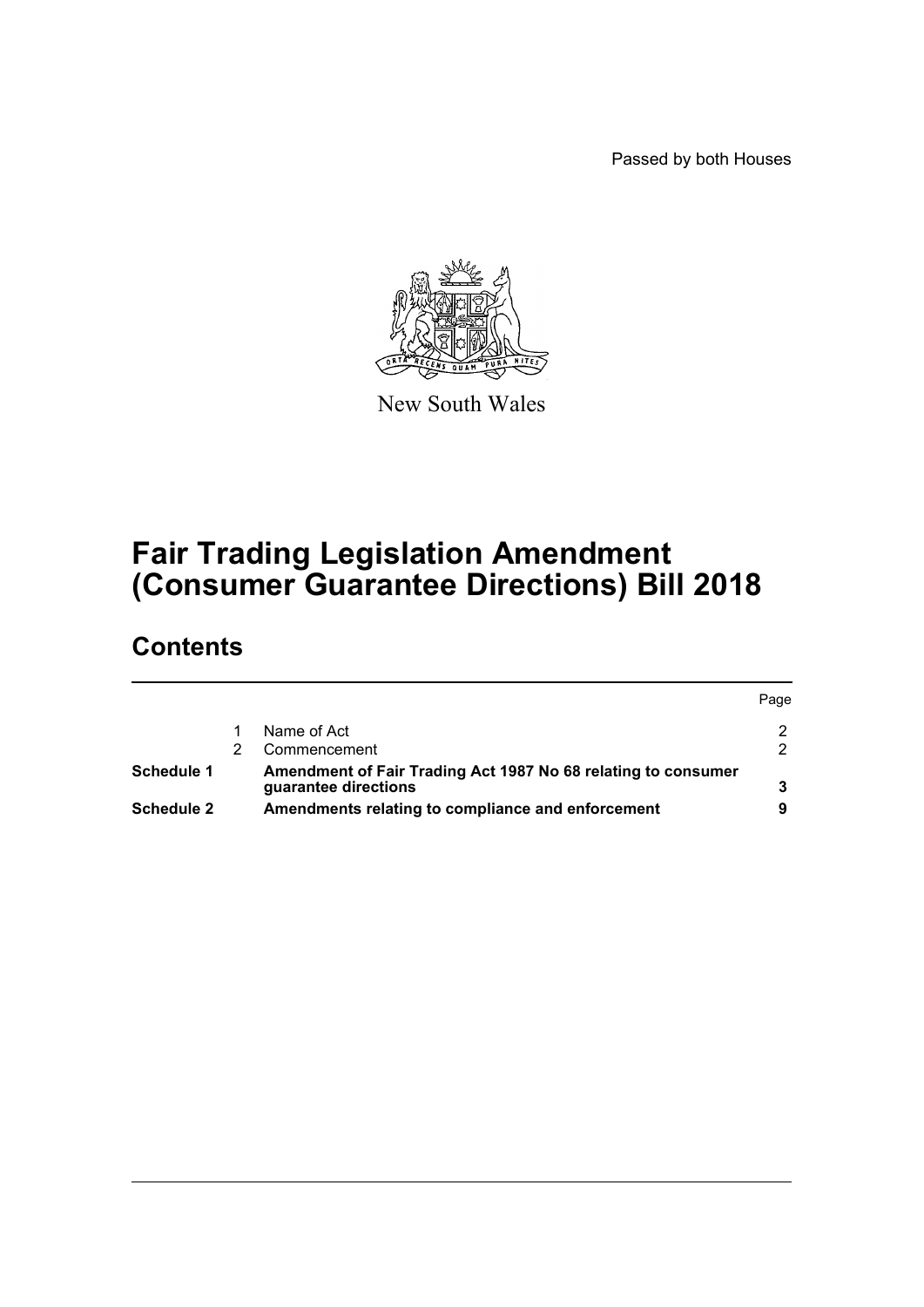*I certify that this public bill, which originated in the Legislative Assembly, has finally passed the Legislative Council and the Legislative Assembly of New South Wales.*

> *Clerk of the Legislative Assembly. Legislative Assembly, Sydney, , 2018*



New South Wales

# **Fair Trading Legislation Amendment (Consumer Guarantee Directions) Bill 2018**

Act No , 2018

An Act to amend the *Fair Trading Act 1987* with respect to the resolution by way of direction of certain small consumer claims disputes; to amend certain legislation with respect to compliance and enforcement matters; and for other purposes.

*I have examined this bill and find it to correspond in all respects with the bill as finally passed by both Houses.*

*Assistant Speaker of the Legislative Assembly.*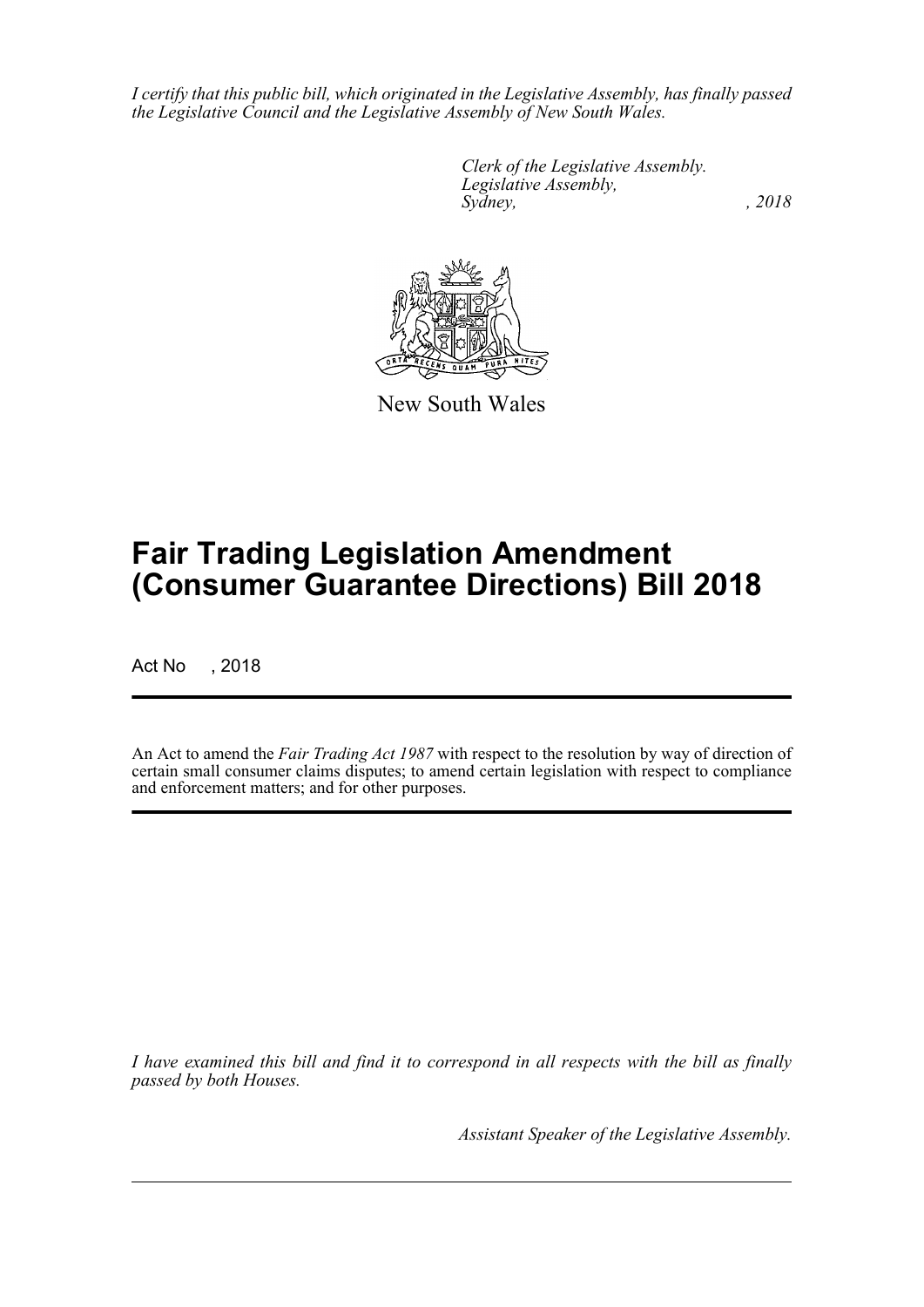Fair Trading Legislation Amendment (Consumer Guarantee Directions) Bill 2018 [NSW]

# <span id="page-2-0"></span>**The Legislature of New South Wales enacts:**

#### **1 Name of Act**

This Act is the *Fair Trading Legislation Amendment (Consumer Guarantee Directions) Act 2018*.

# <span id="page-2-1"></span>**2 Commencement**

This Act commences on a day or days to be appointed by proclamation.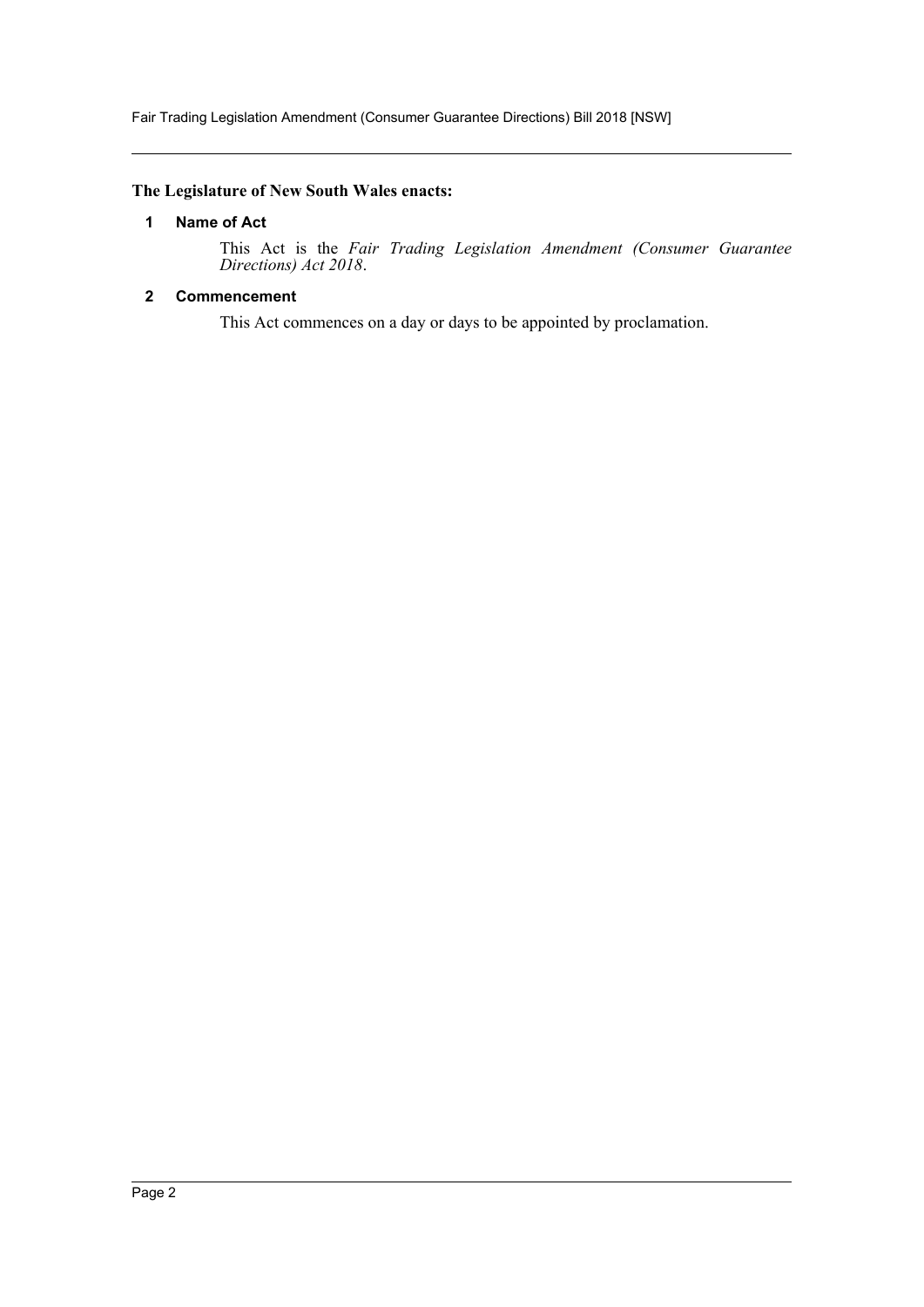# <span id="page-3-0"></span>**Schedule 1 Amendment of Fair Trading Act 1987 No 68 relating to consumer guarantee directions**

# **[1] Schedule 3**

Insert after Schedule 2:

# **Schedule 3 Consumer guarantee directions**

# **1 Interpretation and application of Schedule**

(1) In this Schedule:

*application for re-determination* means an application under clause 10. *consumer guarantee direction* means a direction made under clause 3. *dispute* means a dispute between a consumer and supplier relating to a matter that is the subject of a complaint received under section  $9(1)(c)$  of this Act.

*GST* has the same meaning as in the *A New Tax System (Goods and Services Tax) Act 1999* of the Commonwealth.

- (2) This Schedule applies to a consumer good:
	- (a) that is of a kind prescribed by the regulations, and
	- (b) that has been sold by a supplier to a consumer ordinarily resident in New South Wales, and
	- (c) to which a guarantee under sections 54–57 of the ACL applies, and
	- (d) that is the subject of an unresolved dispute concerning the application of such a guarantee to the sale of the good.
- (3) Until the regulations otherwise prescribe, a consumer good is taken to be of a kind prescribed for the purposes of subclause  $(2)$   $(a)$  if the sale price of the good is \$25 or more but not more than \$3,000 (exclusive of GST), and the good is not:
	- (a) a motor vehicle or a component part of a motor vehicle, or
	- (b) a second-hand good, or
	- (c) a solar battery, or
	- (d) material to which a statutory warranty under Part 2C of the *Home Building Act 1989* applies, or
	- (e) the subject of pending proceedings in the Tribunal or a court.

# **2 Applications for consumer guarantee directions**

- (1) A consumer may, in the manner and form determined by the Secretary, apply to the Secretary for a consumer guarantee direction.
- (2) A consumer may not make an application under this clause if the consumer's complaint under section 9 (1) (c) of this Act regarding the relevant sale of the consumer good was made more than 6 months after the date of that sale (or such longer period as may be prescribed by the regulations). However, the Secretary may allow the application to be made if satisfied that it is justified because of special circumstances.
- (3) An application for a consumer guarantee direction may not be made in relation to the same subject-matter as has been determined in proceedings in the Tribunal under Part 6A of this Act.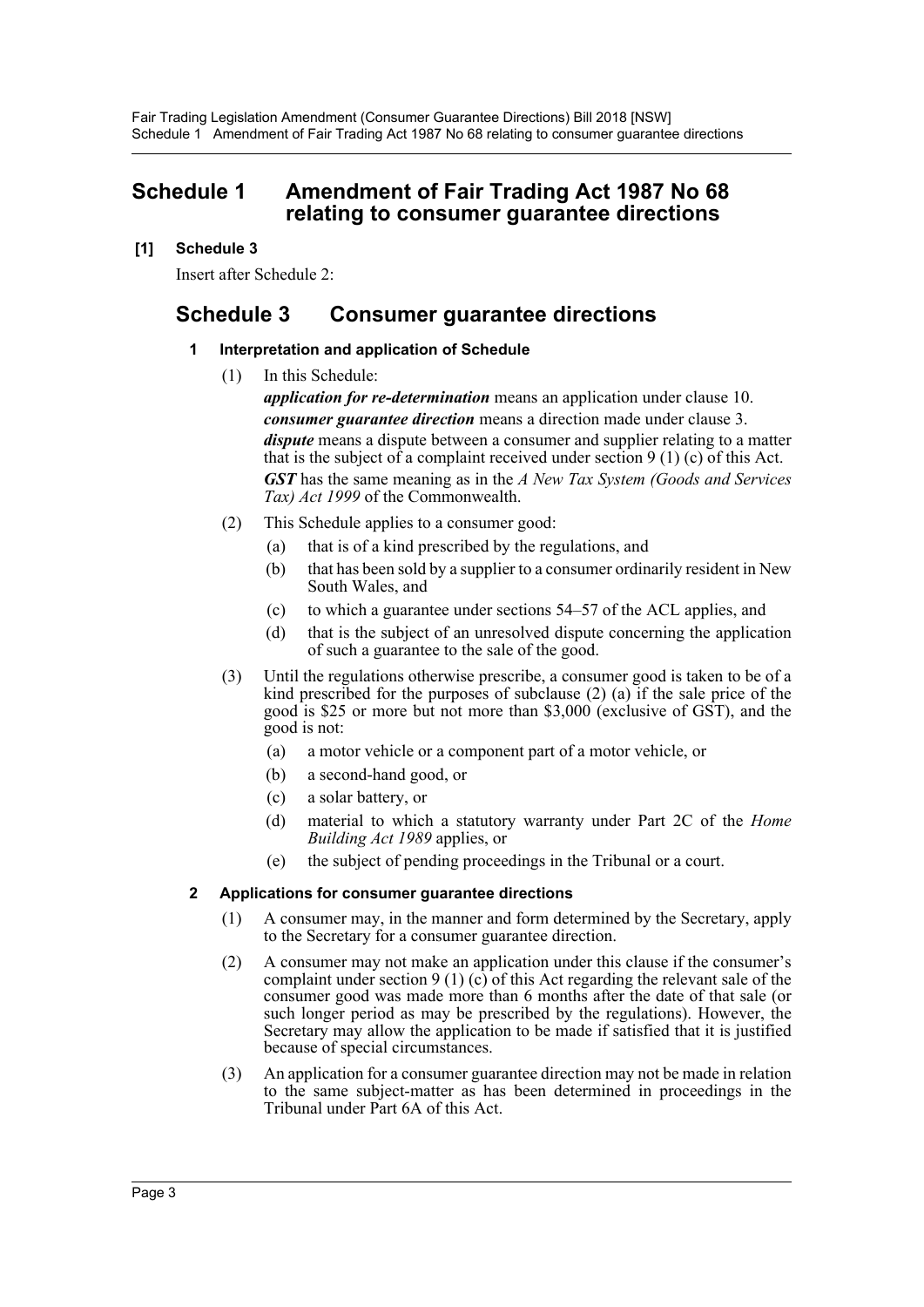(4) A consumer may, in the manner and form determined by the Secretary, withdraw an application for a consumer guarantee direction made under this clause at any time before it is determined.

## **3 Making and content of consumer guarantee directions**

- (1) The Secretary may resolve a dispute to which an application under clause 2 relates by making a consumer guarantee direction.
- (2) The Secretary may, by notice in writing given to a supplier, direct the supplier:
	- (a) to repair a good, or
	- (b) to replace a good, or
	- (c) to refund to the consumer concerned:
		- (i) any money paid by the consumer for a good, and
		- (ii) an amount that is equal to the value of any other consideration provided by the consumer for a good.
- (3) A consumer guarantee direction must specify the period within which the direction must be complied with. However, the consumer guarantee direction must not specify:
	- (a) a period of less than 28 days, and
	- (b) a period of more than 90 days without the agreement of the consumer and supplier concerned.
- (4) A consumer guarantee direction to repair or replace a consumer good must also direct that, if the good is not repaired or replaced within the specified time, the supplier is to immediately refund to the consumer:
	- (a) any money paid by the consumer for the good, and
	- (b) an amount that is equal to the value of any other consideration provided by the consumer for the good.
- (5) A consumer guarantee direction must specify the total amount that is to be refunded to the consumer under subclause  $(2)$  (c) or  $(4)$ , as relevant.

#### **4 Secretary may decline to accept application or make direction**

- (1) The Secretary may decline to accept an application for a consumer guarantee direction:
	- (a) if the Secretary is of the opinion that:
		- (i) the application is frivolous, vexatious, misconceived or without substance, or
		- (ii) the supplier concerned is bankrupt, in liquidation or under external administration, or
		- (iii) because of the complexity of the subject-matter of the application, the matter should be dealt with by the Tribunal, or
		- (iv) it would not be in the public interest to deal with the application under this Schedule, or
	- (b) for any other reason prescribed by the regulations.
- (2) The Secretary may refuse to make a consumer guarantee direction:
	- (a) if the Secretary is of the opinion that:
		- (i) because of the complexity of the subject-matter of the application, the matter should be dealt with by the Tribunal, or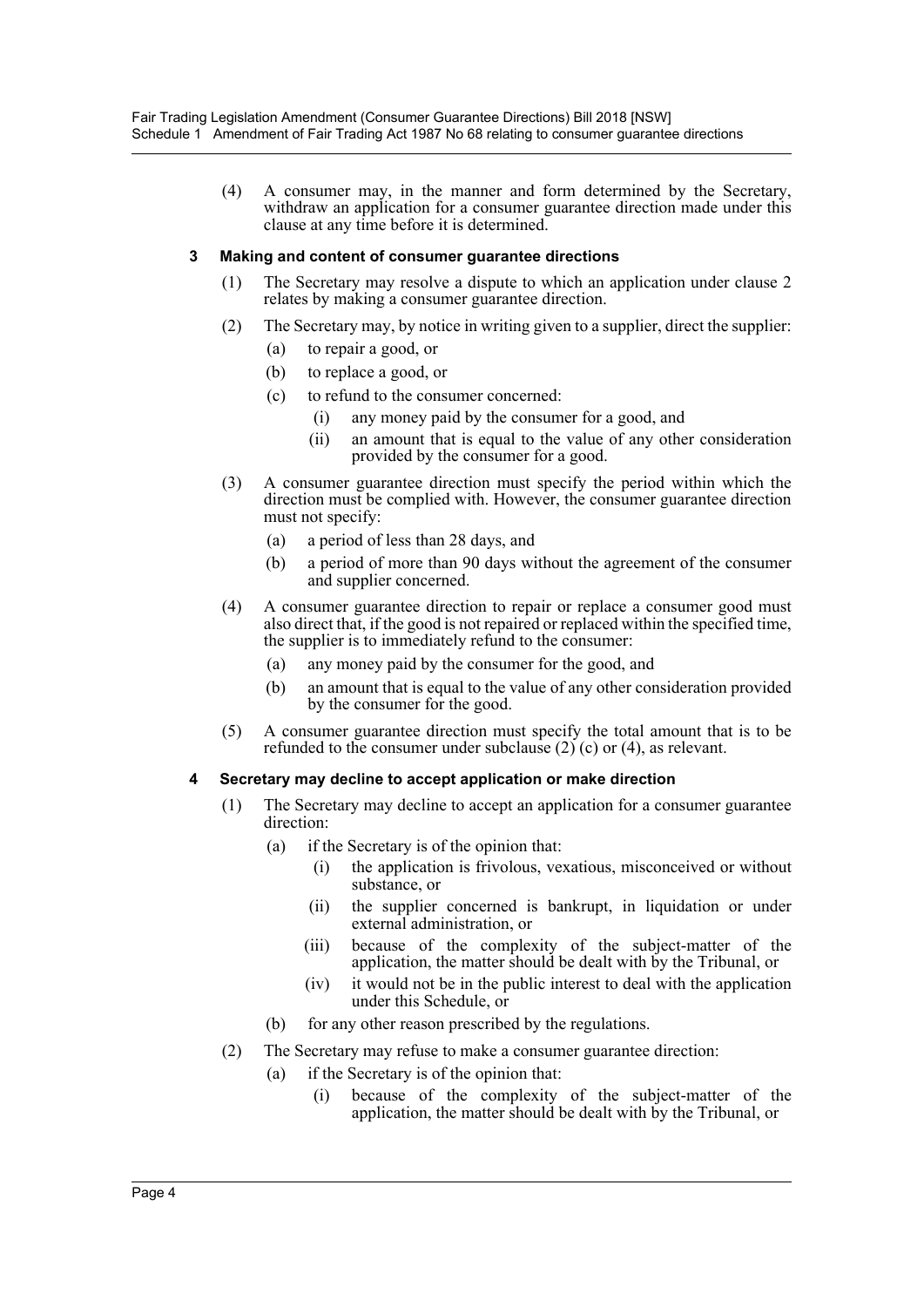- (ii) it would not be in the public interest to make the direction under this Schedule, or
- (iii) it is fair and reasonable in the circumstances to do so, or
- (b) for any other reason prescribed by the regulations.

#### **5 Notice of consumer guarantee direction to be given to consumer**

The Secretary is to give a copy of a consumer guarantee direction to the consumer concerned at the same time as the direction is given to the supplier.

#### **6 Procedure for making consumer guarantee direction**

- (1) The Secretary may determine to make a consumer guarantee direction if the Secretary is satisfied that:
	- (a) there has been a failure to comply with a guarantee under section 54, 55, 56 or 57 of the ACL, and
	- (b) it is fair and reasonable in all the circumstances to do so.
- (2) The Secretary, in determining whether or not to make a consumer guarantee direction, is not bound by the rules of evidence, and may be informed in any manner that the Secretary thinks fit.
- (3) Before making a consumer guarantee direction, the Secretary:
	- (a) must give the consumer and the supplier an opportunity to make a written submission or give written evidence concerning the application, and
	- (b) may give the consumer and the supplier the following:
		- (i) an opportunity to make an oral submission or give oral evidence concerning the application,
		- (ii) a right of reply to the other party's submission and evidence (including the consumer's initial application),
		- (iii) an opportunity to comment on the content of a proposed direction.
- (4) The rules of procedural fairness are not breached if the Secretary complies with subclause (3) and the procedures for making consumer guarantee directions set out in the regulations (if any).

#### **7 Regulations relating to consumer guarantee directions**

The regulations may make provision for or with respect to the following:

- (a) the procedures to be used by the Secretary in making consumer guarantee directions,
- (b) the written and oral submissions and evidence that the consumer and supplier may provide to the Secretary before the making of a consumer guarantee direction,
- (c) the provision of reasons for making or refusing to make a decision in relation to a consumer guarantee direction,
- (d) the making and withdrawal of applications for consumer guarantee directions.

#### **8 Amendment of consumer guarantee directions**

(1) The Secretary may, on the Secretary's own initiative, amend a consumer guarantee direction to correct a minor error in, or omission from, the direction.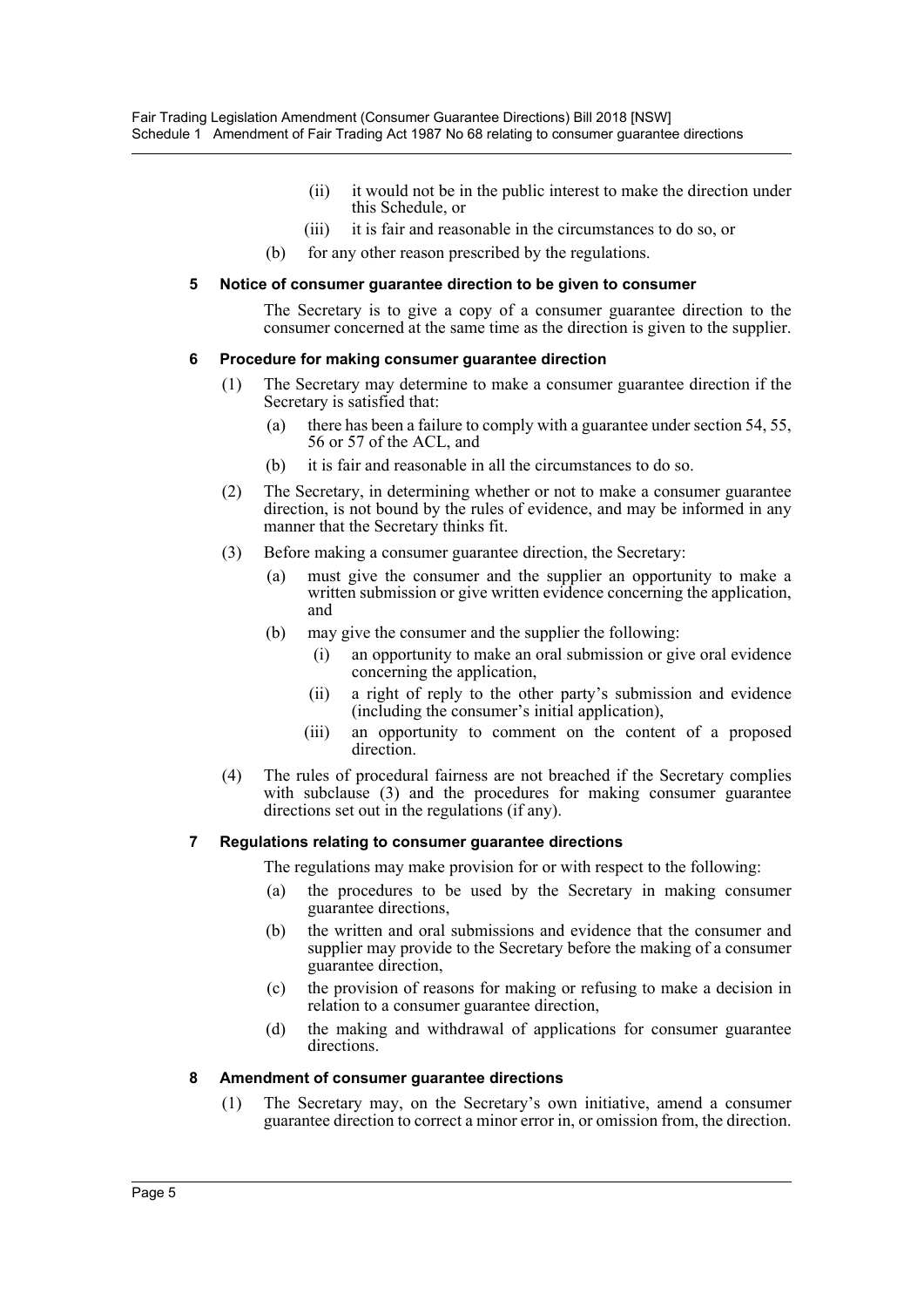(2) The procedure that applies under this Schedule to the making of a consumer guarantee direction does not apply to an amendment under this clause.

#### **9 Recovery of refund**

If a supplier fails to comply with a consumer guarantee direction, the amount directed to be refunded to the consumer may be registered as a judgment debt in a court of competent jurisdiction and is enforceable accordingly.

#### **10 Application to Tribunal for re-determination of making of consumer guarantee directions**

- (1) The following persons may apply to the Tribunal for a re-determination of the making of a consumer guarantee direction:
	- (a) the consumer who applied for the consumer guarantee direction,
	- (b) the supplier who is the subject of the consumer guarantee direction.
- (2) An application under this clause may not be made more than 28 days (or such other period as may be prescribed by the regulations) after the date on which notice of the direction was given to the supplier.
- (3) An application operates as a stay on the direction until the Tribunal determines the application or the application is withdrawn.

#### **11 Tribunal to re-determine consumer guarantee matter as a consumer claim**

- (1) The Tribunal is to deal with an application for re-determination as follows:
	- (a) the application for re-determination is to be dealt with by the Tribunal as if it were an application by the consumer concerned for the determination of a consumer claim under Part 6A of this Act relating to the sale of the consumer good concerned,
	- (b) the parties to the proceedings are the consumer and the supplier concerned and not the Secretary,
	- (c) subject to the regulations, the provisions of Part 6A of this Act apply, with any necessary modifications, to the determination of the application,
	- (d) the Tribunal may:
		- (i) make an order dismissing the application for re-determination, or
		- (ii) make such orders as it considers appropriate, including any order that the Tribunal may make under Division 3 of Part 6A of this Act.
- (2) If the Tribunal determines the application by making an order of the kind referred to in subclause (1)  $(d)$  (ii), the consumer guarantee direction concerned is terminated and ceases to have effect.
- (3) An application for re-determination is to be dealt with as a new hearing and evidence or information may be given in addition to, or in substitution for, the evidence or information given in relation to the making of the consumer guarantee direction concerned.
- (4) The Tribunal may have regard to the reasons given by the Secretary (if any) for making the consumer guarantee direction concerned.
- (5) The Tribunal may, in relation to an application for re-determination, require evidence or argument to be presented only in writing.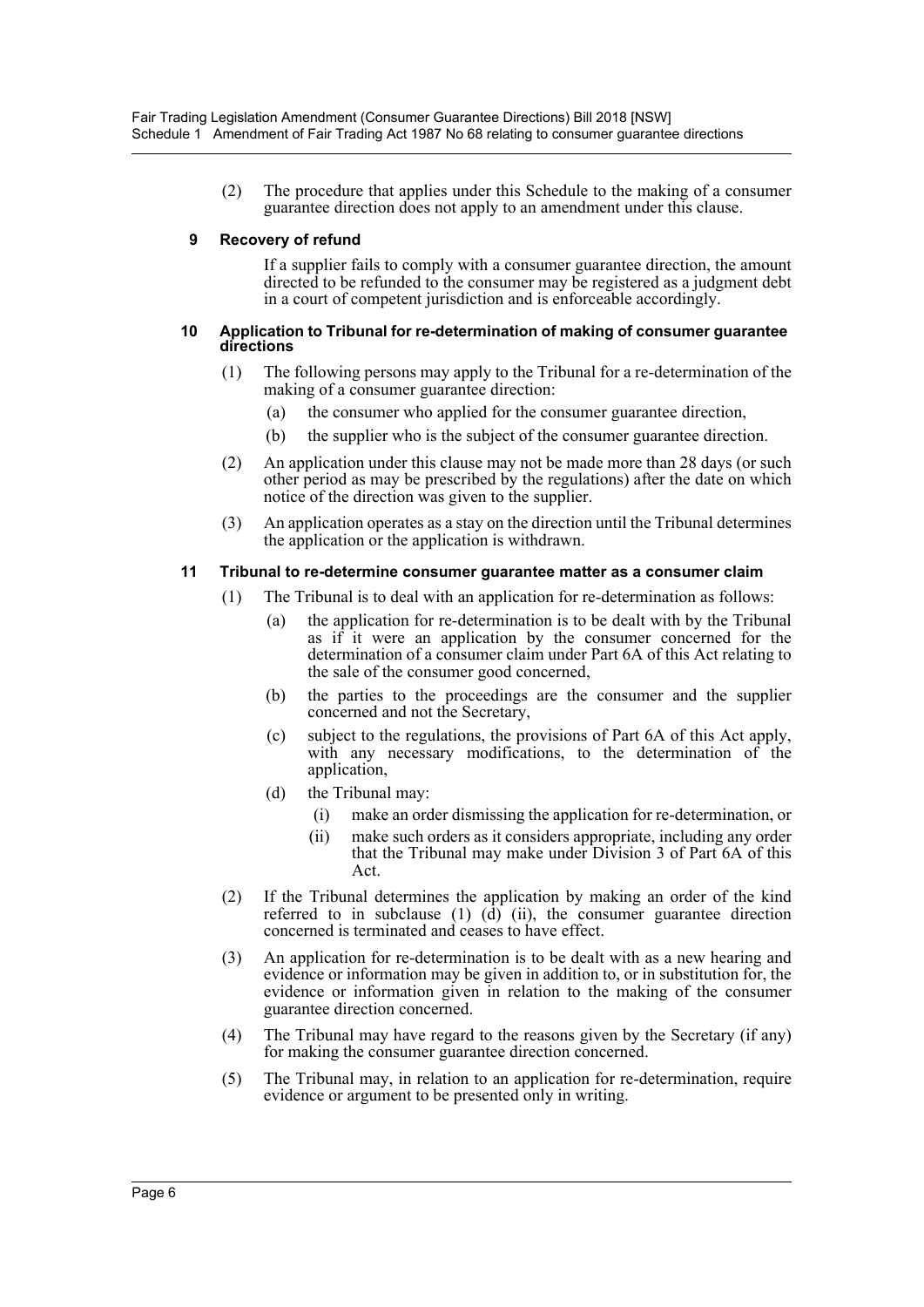#### **12 Tribunal to give notice and reasons for decisions to Secretary**

- (1) The Tribunal is to ensure that the Secretary is given notice of any decision that it makes in determining an application for re-determination.
- (2) If the Tribunal has provided a written statement of reasons for its decision in determining an application for re-determination to a party to the proceedings, the Tribunal is also to provide a copy of that written statement of reasons to the Secretary.
- (3) The Secretary may, within 28 days after being given notice of a decision of the Tribunal, request the Tribunal to provide a written statement of reasons for its decision if a written statement of reasons has not been provided to the Secretary. The statement must be provided within 28 days after the request is made.
- (4) A written statement of reasons for the purposes of this clause must set out the matters referred to in section 62 (3) of the *Civil and Administrative Tribunal Act 2013*.

## **13 Competing proceedings in Tribunal on same subject-matter prohibited**

- (1) If an application for a consumer guarantee direction is pending, the consumer may not commence proceedings in the Tribunal under Part 6A of this Act in relation to the same subject-matter as the application.
- (2) If proceedings in the Tribunal under Part 6A are pending, the consumer may not make an application for a consumer guarantee direction under this Schedule in relation to the same subject-matter as those proceedings.
- (3) If an application for re-determination is pending, a consumer may not commence proceedings in the Tribunal under Part 6A in relation to the same subject-matter as the application.

#### **14 Publication of information about consumer guarantee directions**

- (1) The Secretary may publish information about consumer guarantee directions made by the Secretary.
- (2) The information that can be published under this clause includes information as to the identities of suppliers to whom a consumer guarantee direction has been given, but not the identity of any consumer who has applied for a consumer guarantee direction.
- (3) The information that can be published under this clause includes information as to the identities of suppliers who have failed to comply with a consumer guarantee direction.
- (4) The Secretary has qualified privilege in proceedings for defamation arising out of a publication made under this clause.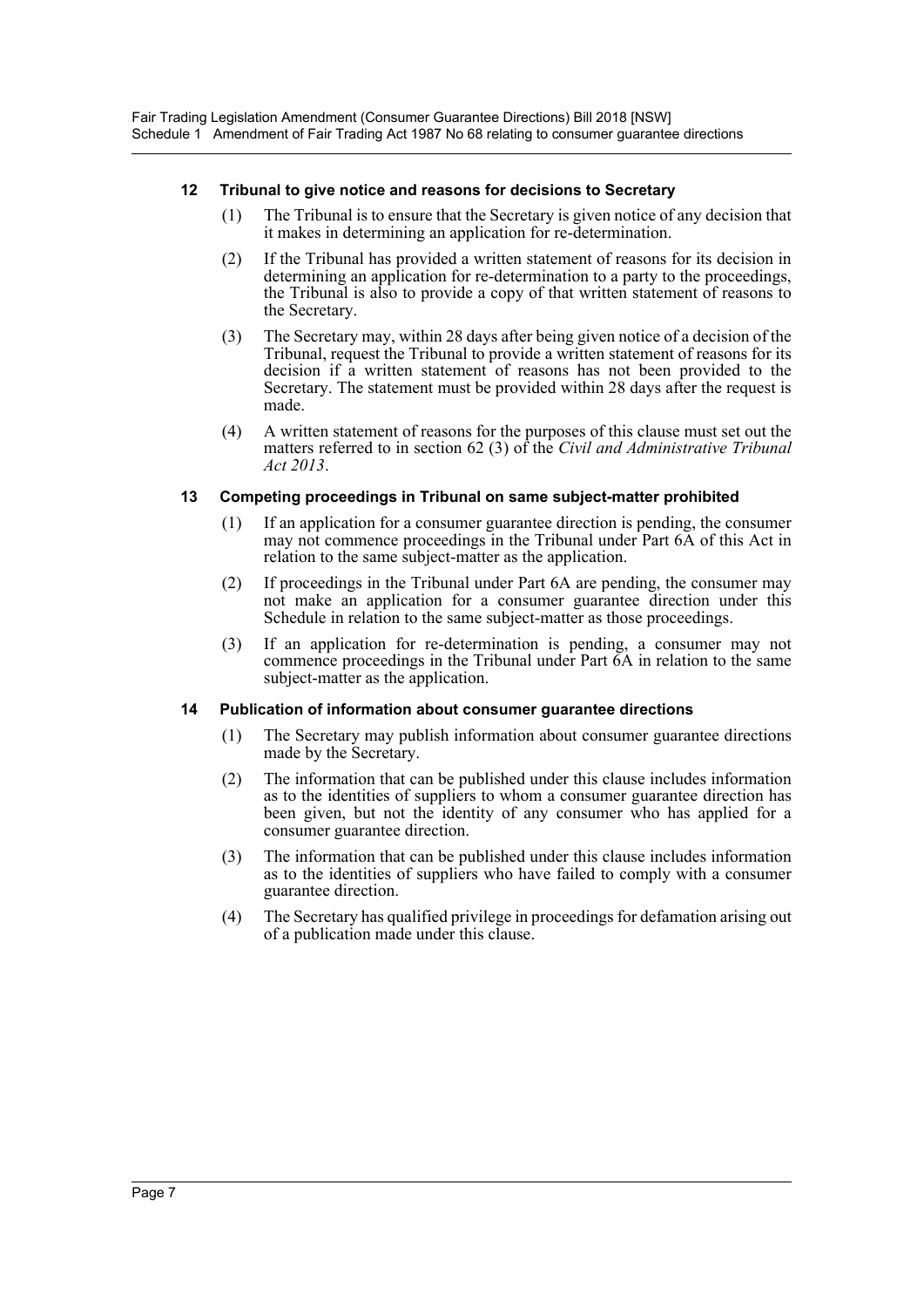# **[2] Schedule 5 Savings and transitional provisions**

Insert at the end of the Schedule, with appropriate Part and clause numbering:

# **Part Provision consequent on enactment of Fair Trading Legislation Amendment (Consumer Guarantee Directions) Act 2018**

## **Consumer guarantee directions**

Schedule 3 (Consumer guarantee directions) extends to the sale of a consumer good that occurred before the commencement of that Schedule, but only if the complaint under section 9 (1) (c) of this Act regarding that sale was first received by the Secretary after that commencement.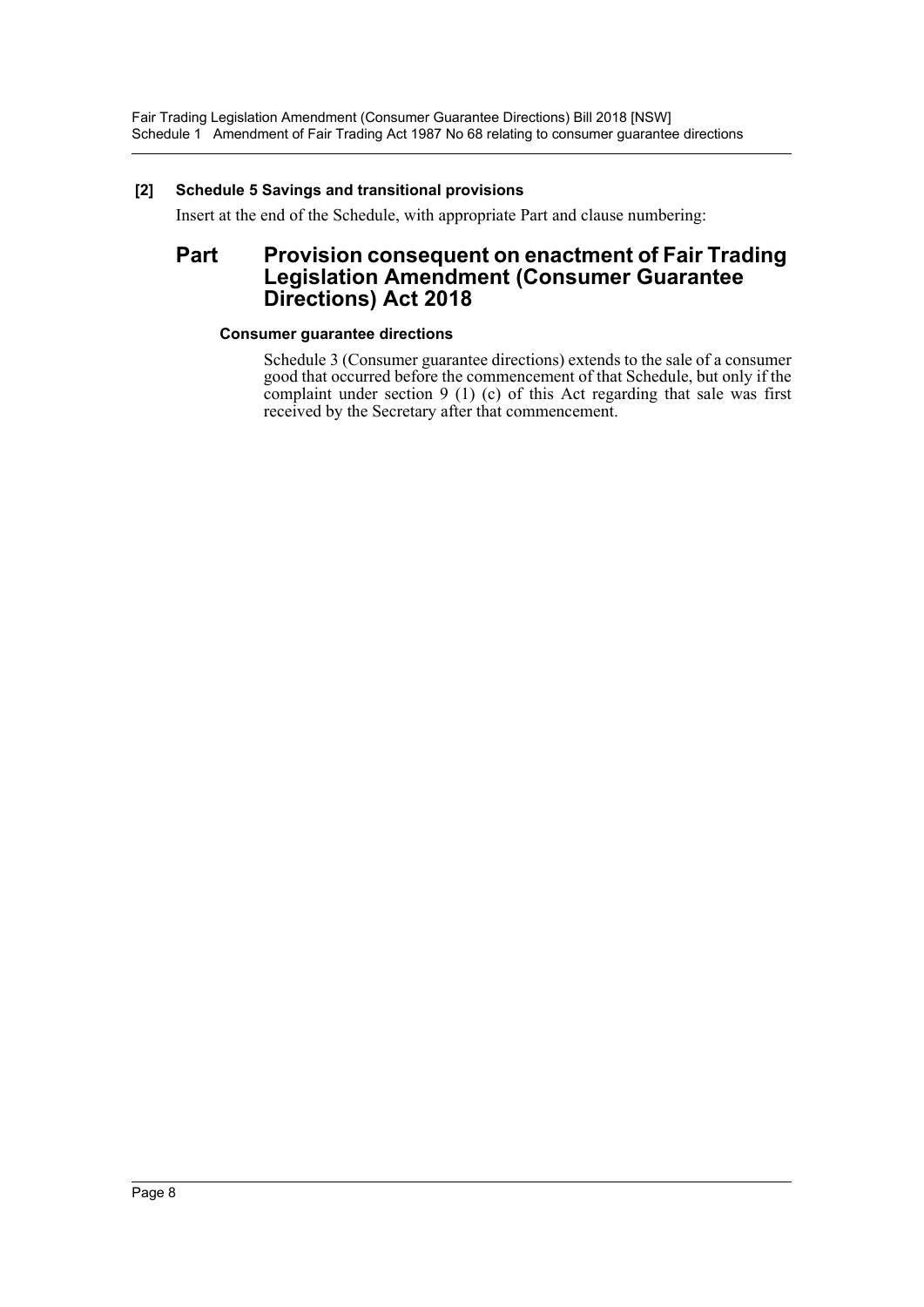# <span id="page-9-0"></span>**Schedule 2 Amendments relating to compliance and enforcement**

# **2.1 Fair Trading Act 1987 No 68**

## **[1] Section 4 Definitions**

Insert in alphabetical order in section 4 (1):

*small business contract* has the same meaning as in section 23 (4) of the ACL.

## **[2] Section 17A**

Insert before section 18:

## **17A Definition**

In this Part, *place* includes a vehicle, vessel or aircraft.

# **[3] Section 19 Powers of entry**

Insert ", stored" after "prepared" in section 19 (3).

# **[4] Section 19 (3) (c1)**

Insert after section 19 (3) (c):

- (c1) seize, detain or remove any consumer goods in that place that:
	- (i) do not comply with a safety standard (within the meaning of section 2  $(1)$  of the ACL), or
	- (ii) are the subject of an interim or permanent ban, or
	- (iii) are the subject of a recall notice, or
	- (iv) the investigator believes, on reasonable grounds, are or are likely to become unsafe,

# **[5] Section 19 (4)**

Omit the subsection. Insert instead:

- (4) If an investigator believes on reasonable grounds that there are on any premises documents evidencing:
	- (a) conduct in contravention of this Act or any other legislation administered by the Minister, or
	- (b) the inclusion of an unfair term in a consumer contract or small business contract that is a standard form contract (as referred to in Part 2-3 of the ACL),

the investigator may enter the premises and do any of the following:

- (c) inspect any document,
- (d) make a copy of, or take an extract from, any document,
- (e) seize any document, if the investigator believes on reasonable grounds that it is necessary to prevent it being interfered with or to prevent its concealment, loss, deterioration or destruction.

# **[6] Section 19 (6)**

Insert after section 19 (5):

(6) An investigator who seizes, detains or removes any goods, or partly manufactured goods, under this section must provide a receipt for the goods.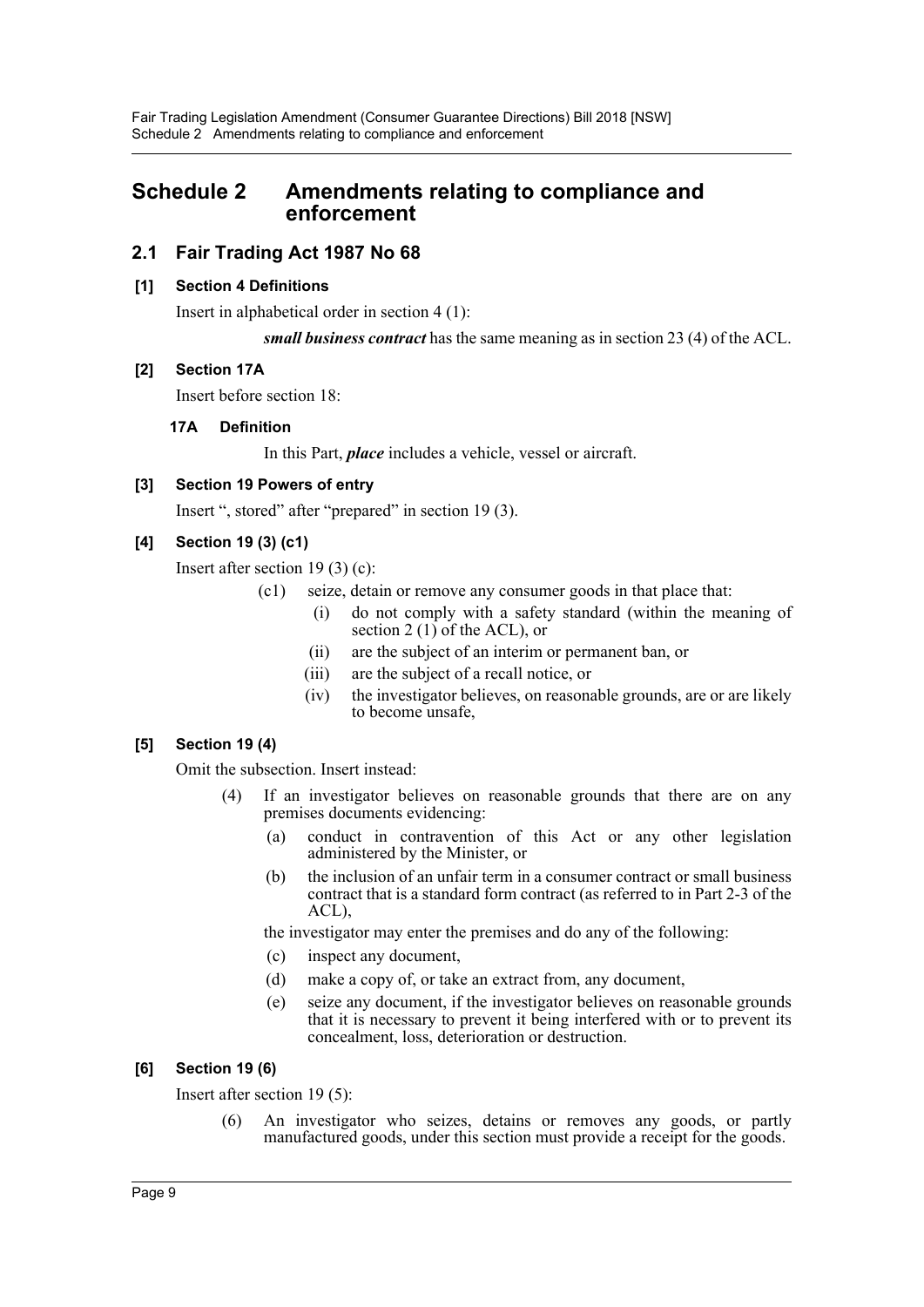## **[7] Section 19A Powers of search and seizure under search warrant**

Omit the definition of *place* from section 19A (1).

# **[8] Section 19A (2) (a1)**

Insert after section 19A (2) (a):

(a1) there is evidence relating to the inclusion of an unfair term in a consumer contract or small business contract that is a standard form contract (as referred to in Part 2-3 of the ACL), or

## **[9] Section 20 Power to obtain information, documents and evidence**

Insert after section 20 (1) (a):

(a1) the possible inclusion of an unfair term in a consumer contract or small business contract that is a standard form contract (as referred to in Part 2-3 of the ACL), or

## **[10] Section 23A Dealing with property**

Omit section 23A (1) and (2). Insert instead:

- (1) This section applies to:
	- (a) anything seized under the authority of a search warrant issued for the purposes of section 19A, and
	- (b) anything that has been obtained by the Secretary or an investigator in the course of an investigation under this Act.
- (2) Anything to which this section applies must be returned to the person who had lawful possession of the thing before it was seized or obtained by the Secretary or an investigator if its retention as evidence in proceedings for an offence against this or any other Act is not required.

#### **[11] Section 23A (3)**

Insert ", or obtained in the course of an investigation under this Act," after "anything seized".

#### **[12] Section 23A (3) (b)**

Insert "or obtained" after "seized".

# **[13] Section 23B Court orders relating to disposal of certain consumer goods**

Insert "or obtained in the course of an investigation under this Act" after "section 19A" in section 23B (4).

#### **[14] Section 23C Disposal of property**

Omit the section.

#### **[15] Section 23D Embargo notices**

Omit section 23D (1). Insert instead:

- (1) An investigator may give an embargo notice in relation to consumer goods to an occupier of premises if the investigator has reasonable grounds to believe that:
	- (a) the consumer goods are being manufactured, prepared, stored on or supplied from the premises in trade or commerce and the consumer goods: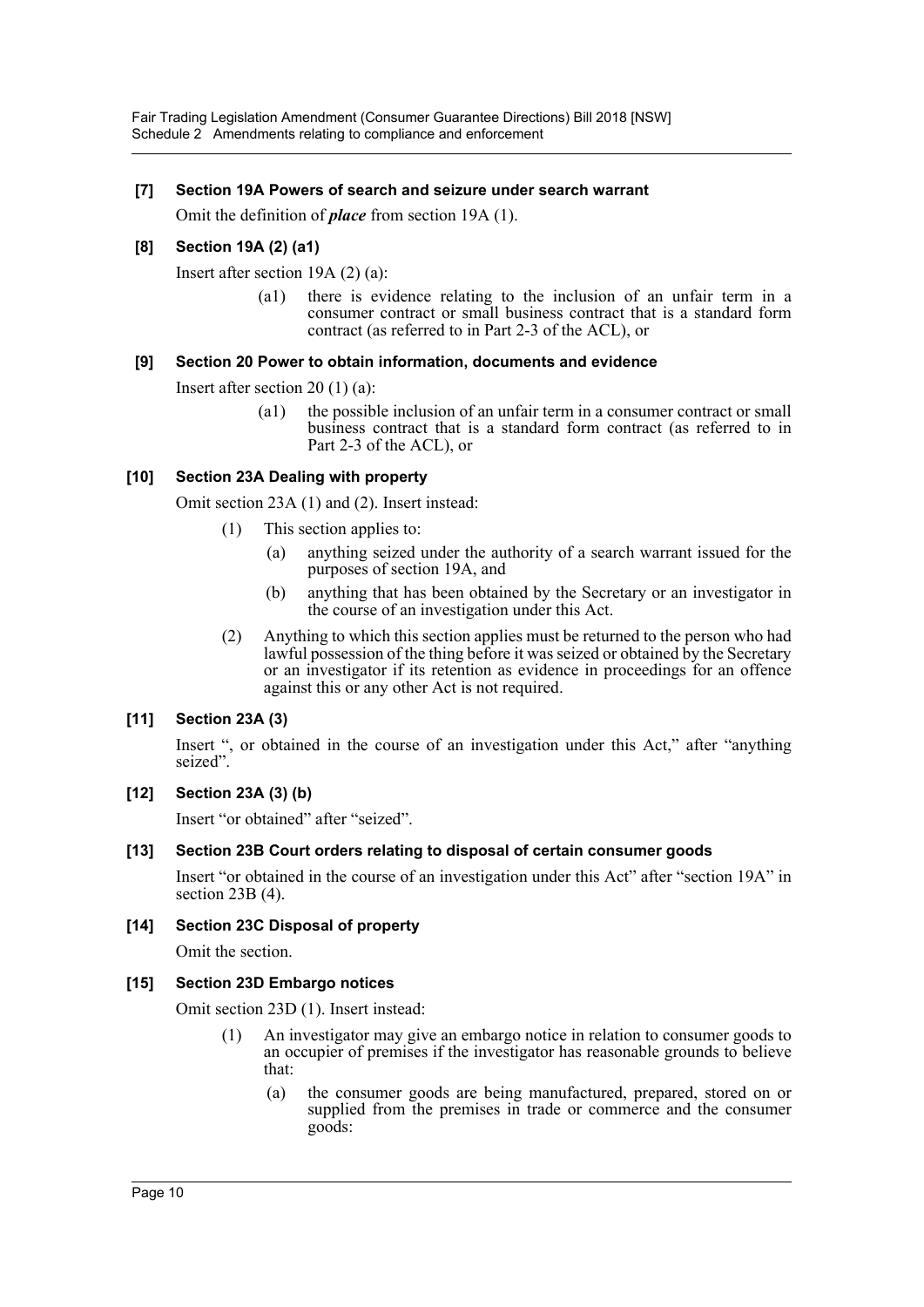- (i) do not comply with a safety standard (within the meaning of section 2  $(1)$  of the ACL), or
- (ii) are the subject of an interim or permanent ban, or
- (iii) are the subject of a recall notice, or
- (iv) are or are likely to become unsafe, and
- (b) it is not practicable to seize and remove the consumer goods or equipment used in the manufacturing, processing, storage or supply of the consumer goods.
- (1A) An investigator may give an embargo notice in relation to product related services to an occupier of premises if the investigator reasonably believes that:
	- (a) product related services are being supplied from the premises in trade or commerce, and
	- (b) the product related services are unsafe, and
	- (c) it is not practicable to seize and remove equipment used in connection with the supply of those unsafe product related services.

#### **[16] Section 66 Other orders that may be made by court on conviction**

Omit section 66 (3). Insert instead:

- (3) If a person is convicted of an offence against this Act or any other legislation administered by the Minister, the convicting court may order the offender to reimburse the Department for the costs and expenses reasonably incurred during the investigation of the offence in such amount as is fixed by the order.
- (4) In this section:

*costs and expenses*, in relation to the investigation of an offence, means the following costs and expenses incurred during the investigation of the offence:

- (a) the costs and expenses of purchasing or testing any goods to which the conviction relates,
- (b) the costs and expenses in conducting any inspection, test, measurement or analysis,
- (c) the costs and expenses of transporting, storing or disposing of evidence,
- (d) the costs and expenses of any auditor or accountant conducting an examination of financial records in connection with the investigation of the offence,

and includes any other costs and expenses prescribed by the regulations.

# **2.2 Plumbing and Drainage Act 2011 No 59**

# **[1] Section 3 Definitions**

Insert in alphabetical order in section 3 (1):

*performance solution* has the same meaning as in the *Plumbing Code of Australia*.

#### **[2] Section 3 (3)**

Insert after section 3 (2):

(3) For the purposes of this Act, plumbing and drainage work does not involve a proposed performance solution if it is carried out in relation to an existing performance solution and it does not change the design of the existing performance solution.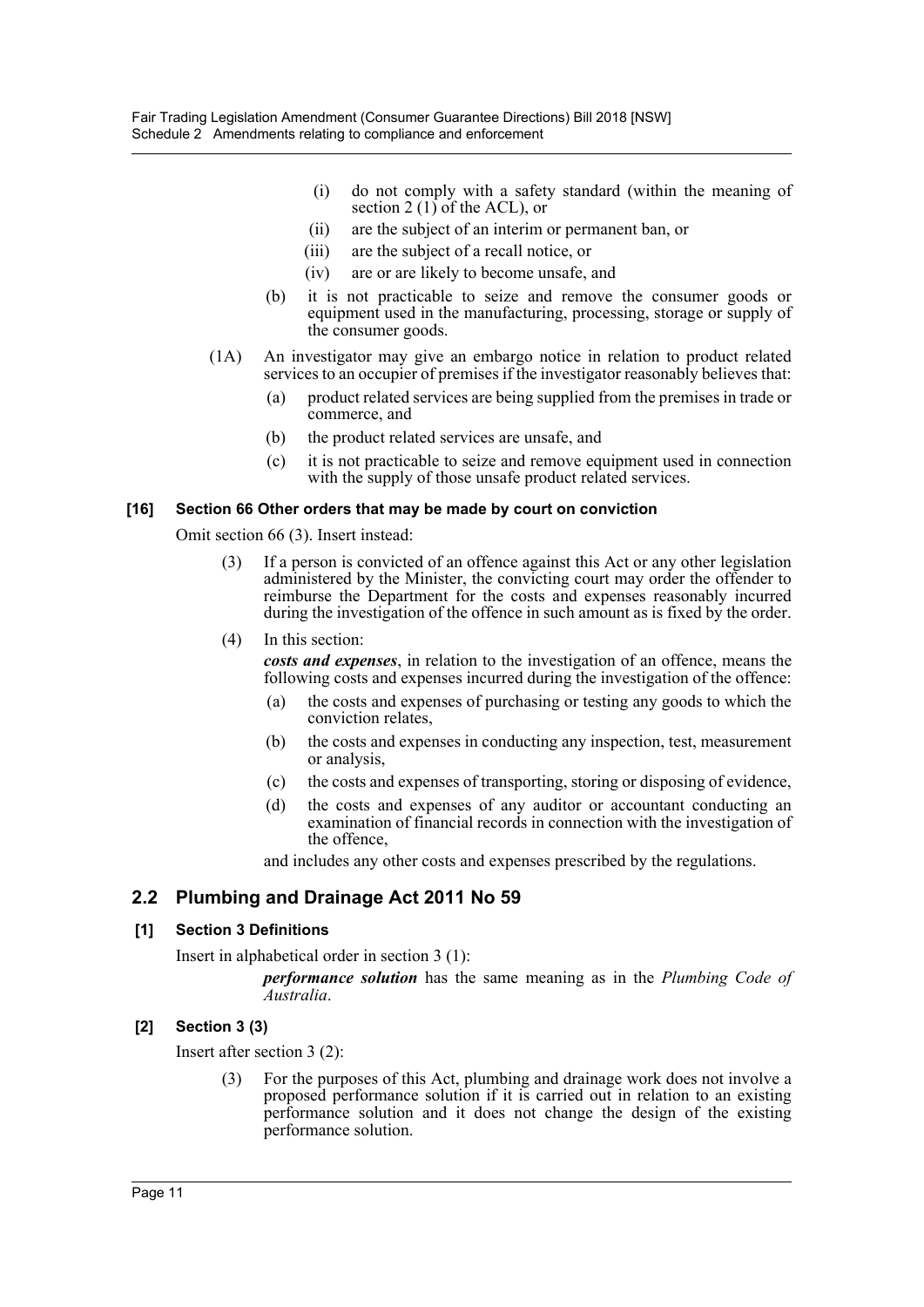Fair Trading Legislation Amendment (Consumer Guarantee Directions) Bill 2018 [NSW] Schedule 2 Amendments relating to compliance and enforcement

# **[3] Section 9 Plumbing and drainage work must be pre-notified to plumbing regulator**

Omit section 9 (3). Insert instead:

- (3) The notice of work must be given to the plumbing regulator:
	- (a) in relation to plumbing and drainage work that involves a proposed performance solution—no later than 20 business days before the work is carried out, and
	- (b) in any other case—before:
		- (i) the work is carried out, and
		- (ii) any notice under section 13 is given in relation to the work.

## **[4] Section 12 Inspection of plumbing and drainage work by plumbing regulator**

Omit section 12 (1) and (2). Insert instead:

- (1) The plumbing regulator may, for the purpose of monitoring compliance with this Act, do either or both of the following:
	- (a) inspect any plumbing and drainage work,
	- (b) inspect any documents in the possession of the plumbing regulator in connection with the plumbing and drainage work.
- (2) To avoid any doubt, the plumbing regulator may carry out more than one inspection under this section if the regulator considers it necessary in the circumstances.

#### **[5] Section 14 Defective or uninspected plumbing and drainage work**

Insert "the plumbing regulator considers, on reasonable grounds, that" before "there is a risk to public health" wherever occurring in section 14 (1) (e) and (f).

# **[6] Section 14 (1) (g)–(j)**

Insert at the end of section 14 (1) (f):

, or

- (g) to uncover all or part of the work to allow the plumbing regulator to inspect the work if:
	- (i) the responsible person failed to notify the plumbing regulator when the work was ready for inspection in accordance with section 13, or
	- (ii) the work was not accessible and ready to be inspected during the inspection period referred to in that section, or
- (h) if the responsible person has failed to comply with section 9, 15 or 16, to give to the plumbing regulator any notice or other document required to be given under the section concerned, or
- (i) to disconnect any plumbing or drainage installed by the responsible person that is connected to other plumbing and drainage work that has been previously installed in contravention of this Act, or
- (i) if the responsible person has failed to comply with section 13 (5) (b), to re-notify the plumbing regulator when the work will be ready for inspection.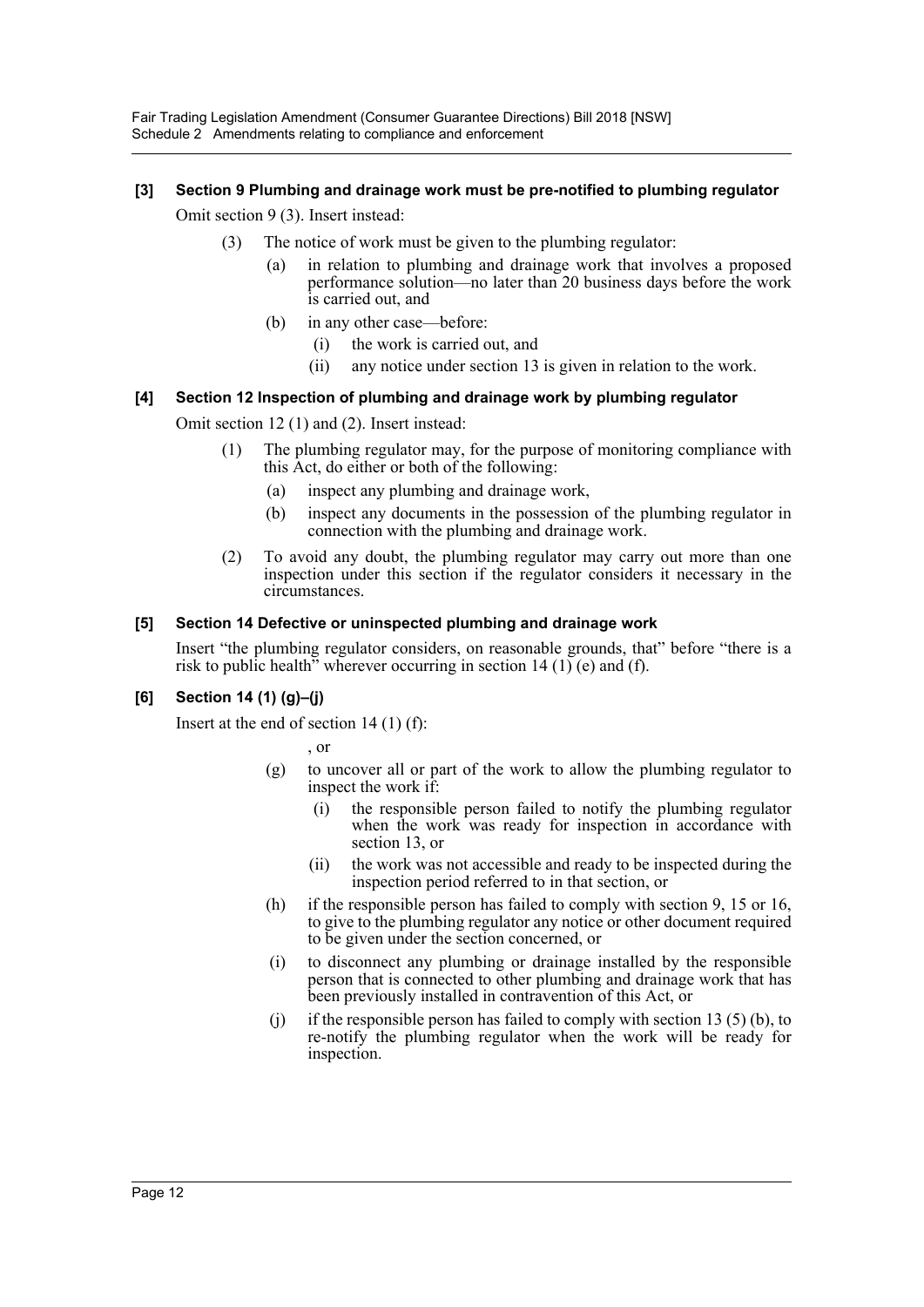# **[7] Section 14 (2)**

Omit the subsection. Insert instead:

(2) A responsible person to whom a direction is given must comply with the direction within the period specified in the written notice, unless the responsible person has a reasonable excuse.

Maximum penalty: 100 penalty units and, in the case of a continuing offence, a further penalty of 50 penalty units for each day the offence continues.

# **[8] Section 14 (7)–(10)**

Insert after section 14 (6):

- (7) For the avoidance of doubt, a single written notice may contain more than one direction under this section.
- (8) For the purposes of subsection (5), plumbing and drainage work is completed by a responsible person when the responsible person completes, in accordance with this Act, the whole of the plumbing and drainage work that the person was engaged to carry out, has given notice under section 13 (1) and the period during which the plumbing and drainage work must be available for inspection by the plumbing regulator has ended.
- (9) Section 13 (2)–(6) apply to a re-notification in accordance with a direction under subsection  $(1)$   $(i)$  in the same way as those provisions apply to a notification under section 13 (1).
- (10) It is a defence to a prosecution under subsection (2) in relation to a direction under subsection  $\overline{(1)}(g)$  if the responsible person concerned establishes that they took all reasonable steps to ensure the plumbing and drainage work or the part of the plumbing and drainage work concerned was uncovered in accordance with the direction.

#### **[9] Section 15 Person to give certificate of compliance after work completed**

Omit section 15 (1). Insert instead:

- (1) The responsible person for plumbing and drainage work must:
	- (a) give the plumbing regulator a certificate of compliance:
		- (i) if a physical inspection of the plumbing and drainage work has been conducted—on the completion of the work, or
		- (ii) in any other case—within the period prescribed by the regulations after completing the work, and
		- (b) give a copy of that certificate of compliance to the person for whom the work is carried out, whether as contractor or employee, within the period prescribed by the regulations after completing the work.

Maximum penalty: 100 penalty units.

#### **[10] Section 16 Supply of plans**

Insert "any part of" before "plumbing and drainage work" in section 16 (1).

# **[11] Section 16 (4) and (4A)**

Omit section 16 (4). Insert instead:

(4) A plan or a copy of a plan required to be supplied to the owner of the land or the owner's agent under this section is required to be supplied no later than as prescribed by the regulations.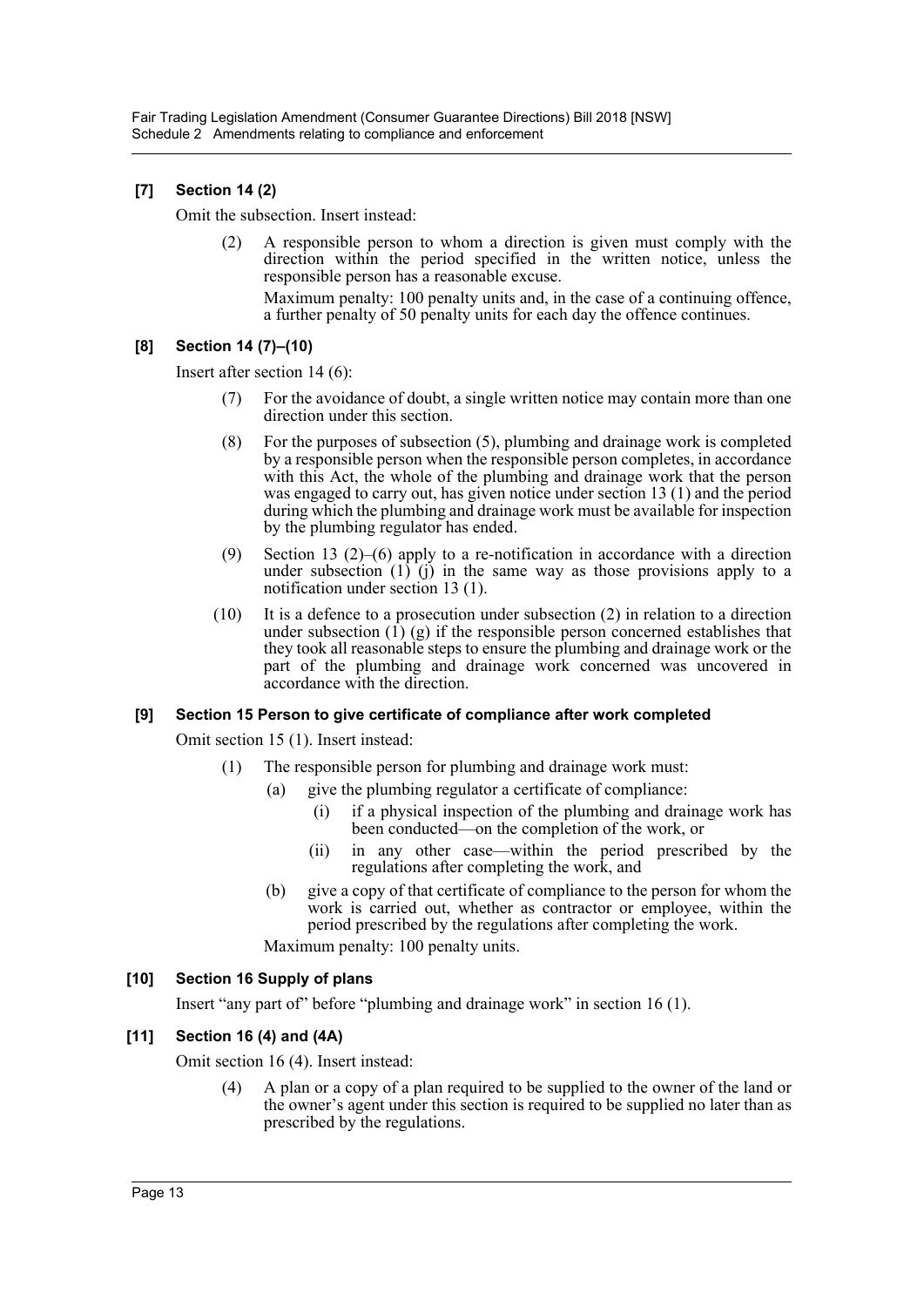- (4A) A plan or a copy of a plan required to be supplied to the plumbing regulator under this section is required to be supplied:
	- (a) if a physical inspection of the plumbing and drainage work has been conducted—on the completion of the work, or
	- (b) in any other case—no later than as prescribed by the regulations after completing the work.

## **[12] Section 42A**

Insert after section 42:

#### **42A Continuing offences**

- (1) A person who is guilty of an offence because the person contravenes a requirement made by or under this Act or the regulations (whether the requirement is imposed by a notice or otherwise) to do or cease to do something (whether or not within a specified period or before a particular time):
	- (a) continues, until the requirement is complied with and despite the fact that any specified period has expired or time has passed, to be liable to comply with the requirement, and
	- (b) is guilty of a continuing offence for each day the contravention continues.
- (2) This section does not apply to an offence if the relevant provision of this Act or the regulations does not provide for a penalty for a continuing offence.
- (3) This section does not apply to the extent that a requirement of a notice is revoked.

# **2.3 Plumbing and Drainage Regulation 2017**

#### **[1] Clause 3 Definitions**

Omit the definition of *performance solution* from clause 3 (1).

**[2] Clause 3 (2)**

Omit the subclause.

**[3] Clause 4 Notices of work**

Omit the clause.

#### **[4] Clause 8 Certificates of compliance**

Omit "section 15 (1) (a) and (b)" from clause  $8(1)$ .

Insert instead "section 15  $(1)$   $(a)$   $(ii)$  and  $(b)$ ".

#### **[5] Clause 9 Plans of work involving sanitary drainage systems**

Omit "section 16 (4)". Insert instead "section 16 (4) and (4A) (b)".

#### **[6] Schedule 1 Fees**

Insert "(or documents in the possession of the plumbing regulator in connection with the plumbing and drainage work)" after "plumbing and drainage work" wherever occurring in Part 1 of the Schedule.